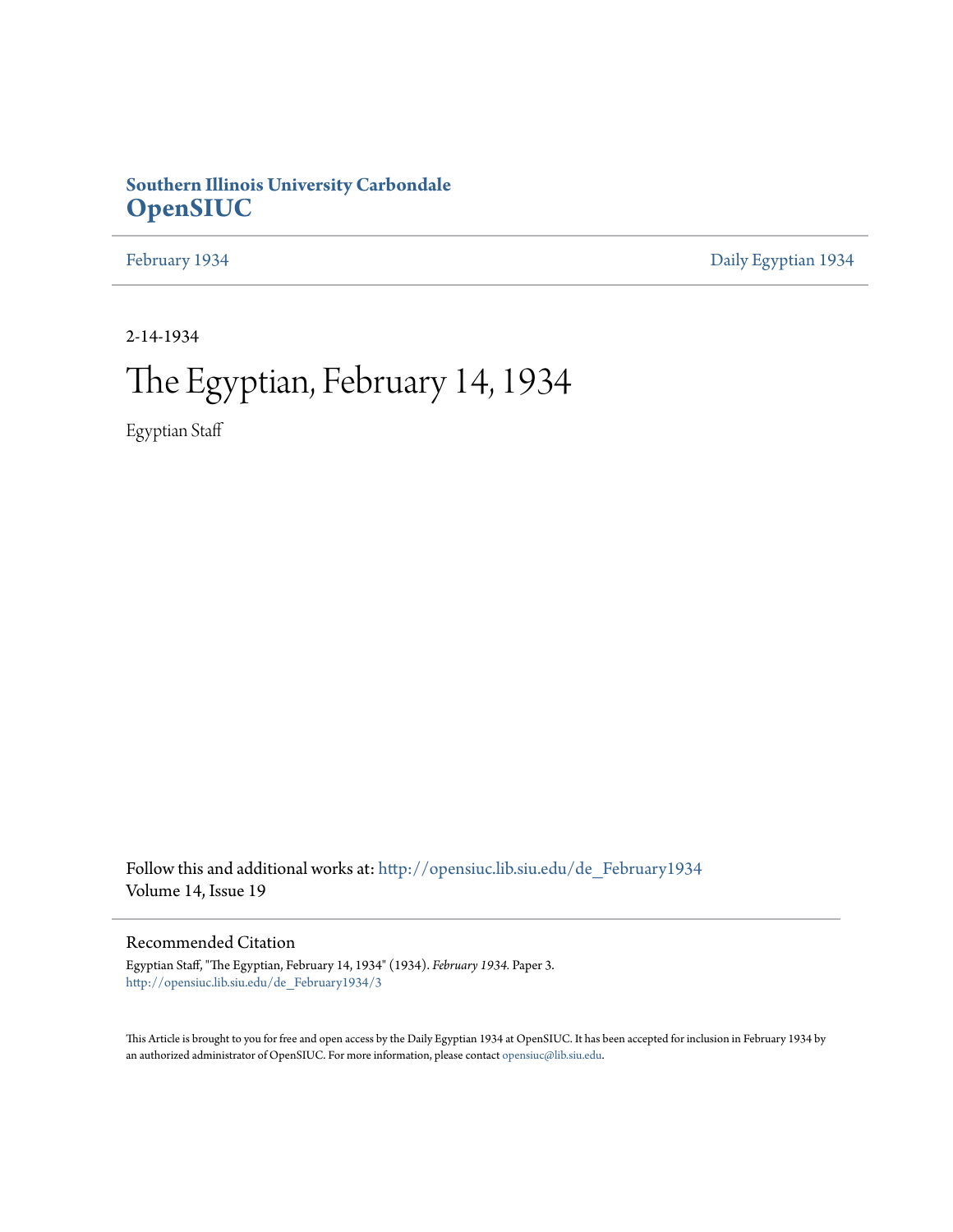

## **I. S. T.A. CONVENTION WILL BRING SPEAKERS** OF UNUSUAL MERIT

FOSTER, FREEMAN, COUNTS, HUTCHINS, AND SUHRIE TO APPEAR

The program of the Southern Division of the Illinois State, Teacher's ary 23.<br>Association for the week-end of March 29-30 promises to be an exceptional interesting one.

At two o'clock Thursday afternoon Dr. I. Owen Foster of the Education Department of Indiana University will speak on "World Chaos and the Way Dr. Foster is a native of  $Qnt$ " Southern Illinois, and is a graduate of Harrisburg High School and S. I. After leaving the college he T. C. taught several years in various high schools of this section of the state. During the next few years he obtained a master's degree at the University of Illinois, taught in a small college in Michigan, and returned to ed by the School Council, were re-Illinois where he secured his doctor's degree. As a lecturer Dr. Foster is very popular.

Following this address Dr. George S. Counts of the Teachers' College at Columbia University will give an address on "Education in the Indus-<br>trial Age." Dr. Counts is the author of a number of books on Education and has had wide and successful experience as a lecturer.

On Thursday evening at eight o'clock President Hutchins of Chicago University will address the group on the subject of "The Length and Breadth of Education." Dr. Hutchins is one of the free, original thinkers along Education lines, and his ability

(Continued on page 6)

#### Article in Chicago Paper Describes Work Of Burnett Shryock

An article containing Burnett Shryock's "thoughts as he sketched," sppeared in the issue of the Chicago Jerald-Examiner last Sunday. Burrett Shryock, son of President H. W. thryock is a portrait artist of Chiago where he will hold an exhibition ametime this suring.

Mr. Shrvock has been feted recently or his work, and several functions, inluding a tea given by Mrs. McCorhave been held in his honor nick, have been held in his honor<br>his season. The article in the Chiago paper shows that he is keenly nalytical of faces, for besides his ketches he includes paragraphs on<br>he personality of the ladies who sat or him. Of such subjects as Priness Rostislav and Mrs. Phillip Maher, Shryock illustrates only their Ir. triking points, such as coiffure or yes, but in his writing he is thorough. oncerning the Princess, he says "In spoše only one feels all her tragic ast-otherwise she hides her tragedis behind her gay manner," and of liss Peggy Hambleton, whose porait he has also done, he remarks, She is friendly and gay-makes an stremely funny remark every few inutes unknowingly, and doesn't me your laugh.



**DOROTHY SIMS** Dorothy Sims, for two years a member of the Illinae, will partici pate in the intercollegiate debate with Cape Girardeau scheduled for Febru-

#### Two Classes Prepare

**Program Observing Birthday of Lincoln** 

In a talk based on Stephen Vincent John Stansfield onened the program presented in assembly Monday morning to celebrate the birthday of Abraham Lincoln. Members of the sophomore and junior classes, directsponsible for the program.

Introduced by Harrison Eaton, member of the Council, Mr. Stansfield proceeded to give numerous pictures of Lincoln as Benet portrays him in his poem. As manager of a stormy cabinet, as a commander-inchief who was essentially humanitarian, and as a martyr who had anticipated an "Indian summer" after retirement, Mr. Stansfield sketched him. Quoting frequently from Benet, Mr. Stansfield demonstrated that it is Lincoln's conversation and homely expressions, above all, that characterizes him.

Following this address, Marjorie Brown delivered a reading entitled "Contrition." Elmer Holshouser, in presenting Lincoln's second inaugural address, showed that Lincoln was a man of letters and that his style is exceptionally lucid and concise.<br>Choral music by the Roland Hayes club appropriate to the occasion brought them an encore, and the program closed with the singing of a negro spiritual.

#### Meyer Interprets Youth's View of The Hitler Regime

Eggert Meyer, a leader of the German Youth Movement and a teacher system stalked onto the lecture platform of Shryock Auditorium last Monday evening. The theme of his address was Why the German Youth Follows Hitler.

Herr Meyer was introduced by Miss Aileen Carnenter in behalf of the A. A. U. W. While the introduction was in process Meyer sat with his legs crossed, his very blond hair rumpled, and his peg-top trousers riding high above his large feet.

The speaker stood behind the stage desk most of the time. His great height and breadth were exaggerated in the way he leaned over his outspread notes-arms akimbo, one hand on each side of the desk top.

"There' is a country in the heart (Continued on page 6)

Expression of Sympathy On behalf of the college, the Egyptian extends sincerest sympathy to Frances Noel, whose mother, Mrs. Earl Noel, died last week.

### **SKITS FROM PLAY TO BE BROADCAST MONDAY, FEB. 19**

PREVIEWS ARE BEING GIVEN BEFORE CLUBS OF VARIOUS TOWNS

Skits from the first act of Noel<br>Coward's Hay Fever, to be presented in Shryock Auditorium on the even-<br>ings of February 22-23, will be broadcast over WEBO Monday afternoon. February 19, from 3:15 to 3:30. Benet's epic, John Brown's Body, These sketches, which set the tempo of the fast moving comedy, will be given by Rhoda Mae Baker, Marion Dill, and Bob Turner, three members of the "Bliss" family. Allan Mueller, director, will do the announcing. Students interested in a sample of the

> day. Plans are being made for previews to be given before the Little Theatre Group at Anna, the literary depart. ment of the Herrin Woman's Club. and the student body of the Carterville High School.

> presentation should tune in next Mon-

Members of the Y. M .C. A. executive council reviewed a rehearsal of the entire play last Saturday afternoon and were favorably impressed with the work being done. The cast will swing into dress rehearsals the first part of next week.

Pictures of a Hay Fever cast in action will be placed on display on the bulletin board the latter part of this week.

Tickets, purchasable any time from students, were placed on sale yesterday morning in the foyer of the Auditarium. Some of the downtown business places are also handling tickets.

#### Russian Ballet Will Appear in **St. Louis Friday**

Students of the college interested in music and the dance will welcome the opportunity of seeing the Monte Carlo Ballet Russe that will be presented at the Odeon theatre in St. Louis Friday evening and Saturday afternoon and evening, February 23 and 24. The entire St. Louis Symat present in the Winnetka school phony Orchestra will collaborate in the production and will draw on the works of Tschaikowsky, Brahms and Chopin for the danced symphonies.

St. Louis will have the only presentation of the ballet west of the Mississippi river. It will offer for the first time in the history of the Monte Carlo Ballet Russe a permanently established symphony orchestra-the<br>St. Louis Symphony Orchestra is 54 years old-as the accompaniment to the most famous of ballets.

Great artists have designed the settings and costumes-among them Nicholas Roerich, Andre Masson, and Alexandre Benois. The chereography in the new works is by Leonide Massine, and Georges Balanchine, both of whom were members of the original. Russian Ballet.



**JESSE WARREN** Jesse Warren has been chosen to debate on one of the teams that the Forum will send to the meeting of the Rotary Club of Carbondale tomorrow night.

President Shryock **Addresses Scouts** On 24th Anniversary

Before 121 official scouts celebrating the twenty-fourth anniversary of the organization, the Boy Scouts of America, President Shryock spoke at the Carbondale Elks Home last Satand writing on "Integrity and In-<br>dustry." Mr. Shryock emphasized the<br>importance of these qualities in the building of character, showing that one without the other is of little value

Following Mr. Shryock's address the scouts heard President Franklin Roosevelt in a radio talk from Washington, D. C. Besides commending the troops throughout the nation for their work during the past 24 years, Mr. Roosevelt asked them to make a drive for the rest of the month for clothing and bedding to be given to local relief organizations. The Carbondale troops pledged their support to the undertaking and planned to start the collection this week.

Many other important events took place during the day, among which<br>was the attaching to the scout flag of a streamer known as the President Roosevelt award. This streamer is granted through the scout bureau in Washington only to those troops that meet certain qualifications. Address es were made at the conclave by Mr. R. W. Muckleroy and Dr. W. A. Thalman.

Individual pictures of the scouts in uniform were taken through the ranged an excellent program to be courtesy of the Cragg studios, and given this Friday before the assembthe celebration was closed with a hike ly. Mr. Tracy Bryant, sponsor of the to the tie plant where the scouts were shown the factory in operation.

#### Allyn Students To Broadcast From Harrisburg Tomorrow

On Thursday, February 15, at of the Allyn Training School will present an half-hour program over Radio three numbers on the program, rep-Station WEBQ at Harrisburg, Illinois

This program is being given as a part of a project in music for these grades which has also included discussions of the technique and possibilities of radio broadcasting. The children here on Thursday afternoon will listen to the program over the radio in the Allyn Building.

Miss Mary Entsminger, Mrs. Ora Rogers, and Mrs. Helen Matthes will accompany the group on their trip which will be made in cars.

## **DEBATING CLUBS** TO HOLD MEETS WITH **CAPE GIRARDEAU**

**ILLINAE ENCOUNTER** WH<sub>L</sub> BE A DUAL **DEBATE** 

In debates exactly a month apart, the Forum and the Illinae will meet teams from Cape Girardeau on the question: Resolved, That the powers of the President should be substantially increased as a settled policy. February 23 is the date for the Forum event and March 23 for the Illinae.

Tryouts conducted by the Illinae last week to choose the debators resulted in the selection of Dorothy<br>Sims, Marjorie Womble, Anna Lee Moore, and Virginia Spiller. Miss Sims and Miss Womble participated in the debate with Caue last year and hence have the advantage of experience. To serve as alternates, Betty Jones and Jane Kirsch were chosen Judges were Miss Julia Jonah and Lydia Davis.

Since the meet is to be in the form of a dual debate, it will see debating being carried on concurrently. That is, one of the Illinae teams will debate in Cape Girardeau and the other will remain on the campus here to meet a Missouri team. It will be a nondecision debate.

The Illinae has also arranged for a single debate with Evansville College on April 13. It will be held at Evansville.

afternoon at four Tomorrow o'clock, the Forum will hold tryouts for their debate with Cape Girardeau. Members of the organization and any other men interested will report at

(Continued on Page Six)

#### Commerce Club Plans Program for **Chapel This Week**

The Chamber of Commerce has ar group, announces the following program:

Presiding officer: Gordon Dodds.

Saw solo: Virginia Shields.

Panel Discussion: Lewis Hoover, Fernely Roberts.

Vocal solo: Arnold Ray Thomas. Chalk Talk: Marian Allen.

A varied program was given last Friday by the Chi Delta Chi fratern-The president, William Rushing, ity. 1:30 p. m. the fifth and sixth grades took charge of both the devotional exercises and the program. The first resenting the scholarly and musical aspects of the fraternity, were a violin solo by William Morawski, a crit-Henry Hitt, and two piano selections<br>by Grover Morgan. The lighter aspect was well demonstrated by Wes-<br>ley Bovinet, who impersonated Bing Crosby and Joe Penner. Mr. Crosby and Mr. Penner were introduced to<br>the "radio audience" by Howard Moorman.

The program was concluded by the Loyalty Song and Sweatheart song sung by all the members of Chi Delta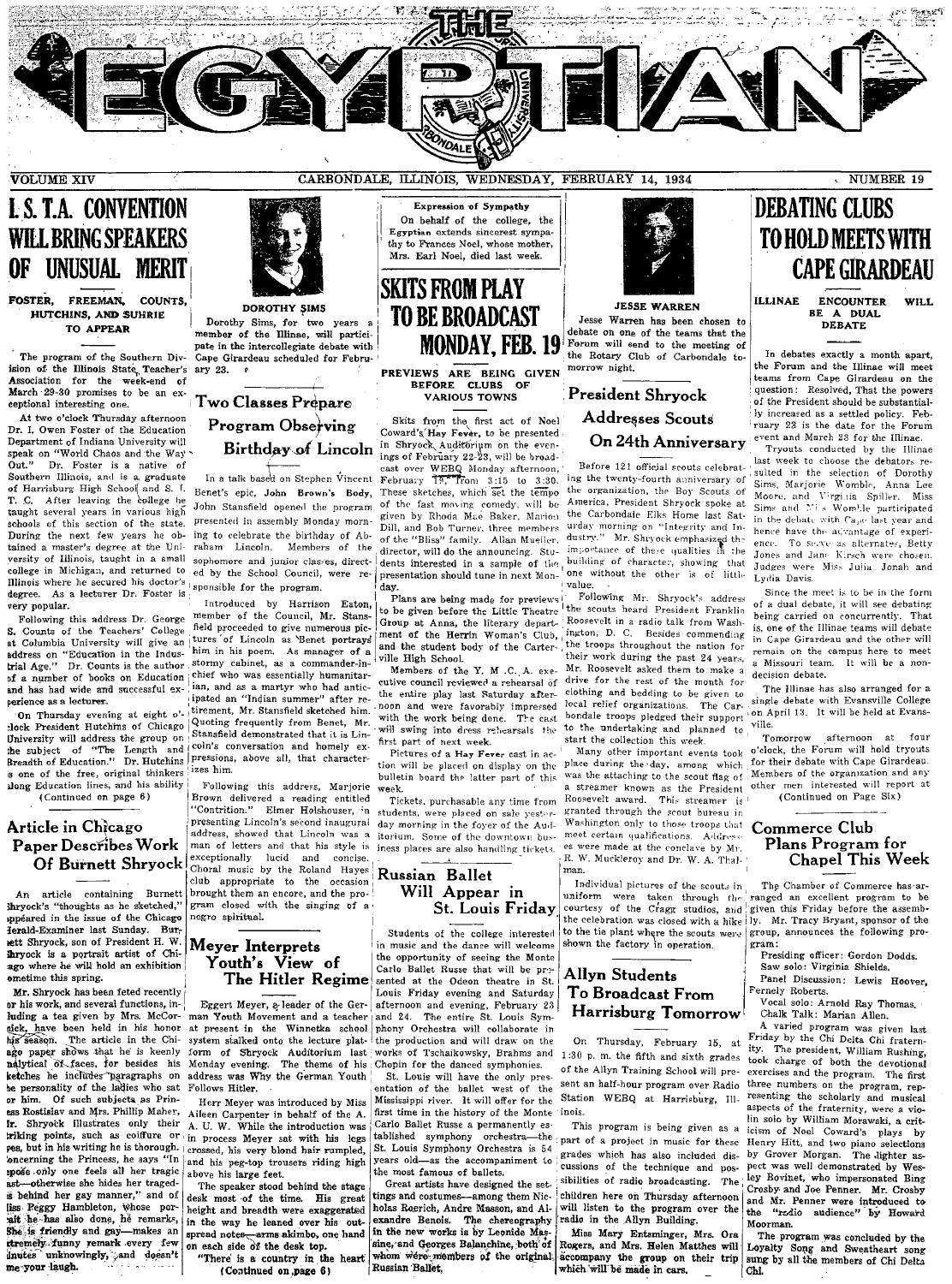.<br>Pago Twó

#### **THE RGYPTIAN**

#### Lively Audience **Greets "White Rosie,"** Prize-winning Play

Pennies, peanuts, and carrots were as much a part of the show as White Rosie itself when Strut and Fret staged its first melodrama last Tuesdav night. Throughout the performance the audience behaved in a manner of a tent-show crowd and made the "meller." screamingly funny on its own merits, all the more farcial.

The cast of White Rosie, introducing several students who had not appeared previously in campus dramatics. brought out all the hilarious absurdities that Frances Noel, author of the play, had put into its lines. Pauline Fisher as the pure Rosie took her tragic abuse as heorines shouldstaring into space, clutching her hands continuously, and sighing heavily. Eddie Mitchell, the sensitive, romantic hero, put on a performance that easily pushed him into the matince-idol class, and Freddie Comstock, the indispensable villain, sneered and chortled as if he had spent his life saying "Ha, proud beauty!" Nellie, played by Elizabeth Ann West, soliloquized beautifully while she schemed to get the man she loved, and Andy and Butch, created by Roger Ohms and Wesley Bovinet, did equally good work.

Hissing the villain and stamping near future. their feet to approve Rosie's behavior the audience received the play corspecialties put on by Robert Boyle and Grover Norgan they even tossed pennies, and throughout the evening they crunched peanuts without a tinge of self-consciousness. Between acts Miss Julia Jonah, director, and During the evening the guests used KAPPA DELTA ALPHA HOLDS Miss Noel, author, were presented their stage names.<br>with bouquets of carrots and other vegetables, and at the end of the second act several curtain calls closed the performance.

#### FRENCH CLUB-LUNCHEON **ATTRACTS FOURTEEN GUESTS**

Fourteen people, students and faculty members, attended the luncheon sponsored by the French Club at Anthony Hall last Wednesday noon. Conversation at the two tables was carried on in French.

Another one of these luncheons will be held today at 12:05 at the Hall. Everyone who is interested in conversing in French is invited, regardless of whether he is a member of the French Club.

#### **ENTSMINGER'S** Sandwich Shop

Delicious Sandwiches and Home-Made Pies

> **DAVE ENTSMINGER** Proprietor



Betty McElhattan visited in St. ouis. Saturday.

Jane Coltman, pledge, spent the<br>week-end with Martha Howells in Du Opoin

Ruth Swofford visited Betty Mc-Elhattan in DuQuoin, last week-end.

#### Zetets Begin Work On Mystery Drama To Be Presented Soon

Chost Chasers, a one act play<br>mystery drama, will be presented by<br>the Zetetic Society in about three The cast, directed by Miss weeks. Julia Jonah and Mr. Robert Faner, consists of: Everett Mitchell, George Land, Vivian Kempler, Doris Sites, Roger Ohms, and Dorothy Sites. nominal admission fee will probably be charged.

Last week's program consisted of a vocal solo by Arnold Thomas, a talk on the origin of the Swastika by Virginia Mueller, a group of selections by Edward MacDowell played by Mae Bernice Boomer, and a talk on sports writing by Billy Gangle.

A Zetetic quartette is being organized to appear on the program in the 7

MARIAN DILL ENTERTAINS **CHARACTERS IN "HAY FEVER"** 

At a dinner celebrating her birthday, Marian Dill entertained members of the Hay Fever cast last Thursday

#### **Anthony Hall**

At five-thirty dinner yesterday evening, Anthony Hall celebrated<br>Valentine's Day Tables were decorated with hearts and valentines appropriate to the occasion, with the dominant color being red. Dancing entertainment.

Helen Marie Kunze of Marissa visited at the Hall last Friday. Miss Kunze was formerly a student at S. I. T. C.

Two dinner parties celebrating birthdays were events of the past One on Wednesday honored week. Mary Huitt and one on Saturday, Alizine Mansfield.

the Hall during Miss Crawford's absence Saturday.

Several guests were present at a fireside tea given in the living room Sunday evening. Decorations for the ten-table were tall lighted tapers and a centerniece of spring flowers.

The manuscript of a sermon believed to have been written by Samuel Johnson, is soon to be received by the Library of the Yale University.

To Have Your Shoes

Rebuilt by a

**Prize Winning Shoe** 

Rebuilde

IT COSTS NO MORE

MALONEY'S SHOE SHOP

Located in Patterson's Store

#### **Commerce Students To Hear Program** Of Varied Numbers

Election of officers and a program of special numbers will be the attractions at the Chamber of Commerce meeting tomorrow evening in the New Science building. Musical entertainment will consist of a whistling solo by Mr. Oscar Day of the Division of Highways, and a bassoon solo by Mr. Wendell Margrave . .<br>A 250-word shorthand demonstra-

tion by Mrs. Lucille Pauls, an expert court reporter, should be of real interest to all commercial students. The importance of marketing in our present economic situation will be discussed by Marie Mollman. Welby Shafer will give a talk on current events. A special movie showing the production of cane sugar will be presented under the direction of Mr. Ralph Hamilton.

#### **BULLETIN**

It was announced last week that section for Carbondale people will be reserved at the game in Chicago with Chicago University, February 24, and that the Athletic department would like to have the names of those students and faculty members who expect to at-In addition, James Feirich tend. is asking that people report the names of friends living near Chicago who will attend and who will want to sit in the Carbondale section. Please make all reports either to the gymnasium or to the Egyptian office in the next few days, so that the amount of space that will be needed may be reserved in plenty of time.

#### WINTER PROM ON CAMPUS

Kappa Delta Alpha held its winter formal in the old gym last Friday evening. About forty couples attended. The chaperons were: Dean and Mrs. G. D. Wham, Dr. and Mrs. R. L. Beyer, Dr. Thelma Kellogg, Mr. Wendell Margrave, Dr. R. A. Scott, Mrs. Julia Chastaine, and Mr. R. D. Faner. Bobby Swain, Benton violinfollowing the dinner was the chief ist, played several numbers during the evening. The decorations were in the fraternity's colors, green and white. Music was furnished by Johnny Floyd's orchestra.

## "Weight Week" Will

On Monday of next week, the First Aid class of the Women's Physical Figures of the contract will open<br>Miss Florence Wells was hostess at "weight week." Until Friday, February 23, members of the class will be in room 202 of the gymnasium to consult with all those girls who want to gain or lose weight. Displays con-<br>ting them turn in the cerning "weight week" are being the signal for a drill. placed throughout the gymnasium, and everyone is invited to visit the building and inspect them.

Sponsors of the project are urging that "you solve your weighty prob-<br>lems." Effective exercises and diets Effective exercises and diets will be pointed out as remedies for overweight and underweight, and general advice concerning health will be

Home Training

given.

Teacher: "Why is it you have only

condensed milk, sir."

#### In Appreciation of Tommy

Teacher: "Who can name one important thing we have now that we did not have one hundred years ago?" Tommy: "Me."

#### Chi Delta Chi

Holding the annual spring rush party at the chapter house last Thursday evening, the Chi Delta Chi fratermity was host to nine students. The evening was spent in playing cards. after which refreshments were served.

Coach McAndrew was the fraternity's guest at dinner last Thursday evening.

Gerald Davidson visited Howard Moorman at the house last week.

#### Ed Hay, Traveller, Attends Meeting Of Journalistic Club

Ed Hay, widely-travelled resident of Carbondale, was a guest at the afternoon meeting last Wednesday of Mn Tau Pi. Mr. Hav spoke only informally to the group, but during the meeting he recounted many of his experiences in European travel of the early twentieth century.

Going ahead with plans for the spring press conference, Mu Tau Pi is issuing letters of invitation this week to all high schools in Jackson, Franklin, Williamson, Perry, Union, and Randolph counties. Approximately<br>fifty schools will be asked to attend.

#### MICC DAVED ENTERTAINS AT DINNER FOR LECTURER

Miss Sarah Baker entertained Monday evening, February 12 for Mr. Meyer, noted German speaker, with a 6:30 dinner at the Tri Sigma sorority house. Guests besides Mr. Meyer included Dr. and Mrs. R. L. Beyer, Dr. and Mrs. C. H. Cramer, Mr. and<br>Mrs. Troy Stearns, Mrs. T. B. F.<br>Smith, Miss Aileen Carpenter, Miss Marjorie Shank, Mr. Robert D. Faner, Dr. Willis Swartz, and Mr. and Mrs. Hel Trovillion and daughter. Violet, of Herrin.

#### **Exchanges**

After taking a census of the Commercial High School, New Haven, Connecticut, the fact was revealed that out of a total of 2,422 pupils. 784 were of American descent. The 784 were of American descent. The night, As usual, their meeting was<br>second largest representation was  $626$  held in the New Science building. of Italian descent, only 35 of the pupils being born abroad.

course over the radio for 600 stu- sults will be announced later. dents.--College Greetings, McMurray College, Jacksonville, Illinois.

Danville High School, Danville, Illinois places "fire blocks" in the<br>building, and the students upon finding them turn in the alarm which is

Co-eds at Charleston, Illinois<br>Teachers' College gave an Adamless dance, which, surprisingly, many Eves attended.

Campus sororities at Standard University are facing a real problem of over-crowding due to the rise in enrollment at the institution.

Homecoming at Lincoln Junior reaction. The lines on 'milk,' while the rest of College was quite unusual this time,<br>the class has pages?" a basketball game and a play being<br>the class has pages?" a basketball game and a play being<br>Bright Pupil: "I wrote

> The University of Colorado boasts of Professor Cuthbertson, an instructor who was gracious enough to invent a French verb wheel consolidating all gramatical verb material for his pupils.

#### Mock Radio Programs Attract 200 to Meeting Of the Socratic Society

More than 200 students heard the two mock radio programs broadcast last Wednesday evening from Soeratic Hall. John Straub announcing from "WLS" proved to be quite as<br>glib a tongue-twister as Roy Atwell himself. Introducing the first number on the "Starade of the Pars" program, the society quartet aptly impersonated the "Maple City Four" in a rendering of "Nola." Following that number, "Blessed Assurance," a dramatic playlet in which a widow<br>of the late Robert Emmett Whiffennoffer has her hushand cremated in order to collect his fire insurance, was presented by the Radio Drama Guild. After this production Mike Mikah, the Russian ballad singer, entertained with a folk song and love ditty. Bob<br>and Mac, the "dill pilly huet," next appeared in the personages of Glen Jones and Edgar Unthank. Irene Hazel, impersonating Dixie Mason, offered "The Old Refrain" as a contrasting number. Concluding the WLS program, Frank Smith fiddled after the fashion of Rubinoff.

Relinquishing the frequency to the N.B.C. network, Pat Randle ("Gra-<br>ham McCracker") announcing for the Sack Furniture Company, 310 Hopkinsville Avenue in "Old Kentucky" introduced the guest artists of the second program. Frank Sist, Vincent Meinkoth, Robert Finley, and Edgar Unthank, posing as the Four Marx Brothers (German, Chalk, Trade, and Birth), entertained during the "Lava" soap hour. Next appeared Grover<br>Morgan imitating the "diminutive, genial gentleman of jazz"-I ttle Jack Little. Ruth Stevenson as Kate Smith and Fred Dearworth as Lowell Thomas offered the two concluding numbers.

Tonight the society will sponsor a speech contest between the two divisions of the organization.

#### VALENTINE PARTY TAKES PLACE OF Y.W.C.A. MEETING

With Ethel Fern Atwell heading the social committee, the Y.W.C.A. entertained at a Valentine party last

Nominees for the executive officers for the spring term and the school year of 1934-1935 were announced Begin Monday and Professor Maddy of the University at the society's meeting last Tuesday<br>Continue Till Feb. 23 of Michigan is conducting a music the election will be held and the re-

> South Dakota State College has, as one of its employees, a night-watchman who, in the course of his duties. has walked around the campus enough times to equal a trip two-thirds the way around the world.

> The evolution of man: Sophomore: I don't know. Junior: I'm not prepared. Senior: I don't like to venture an opinion until I know more about the subject.-The Echo Weekly, Milwaukee State Teachers' College, Milwaukee, Wisconsin.

#### **LADIES**

Are you one of those who "can't wear half-roled shoes? **THEN** We'd like to do your work

**SOLES CEMENTED-Guaranteed** to feel and look like a **NEW PAIR OF SHOES** 

Modern Shoe Shop 319 South Illinois Ave. Work Done While You Wait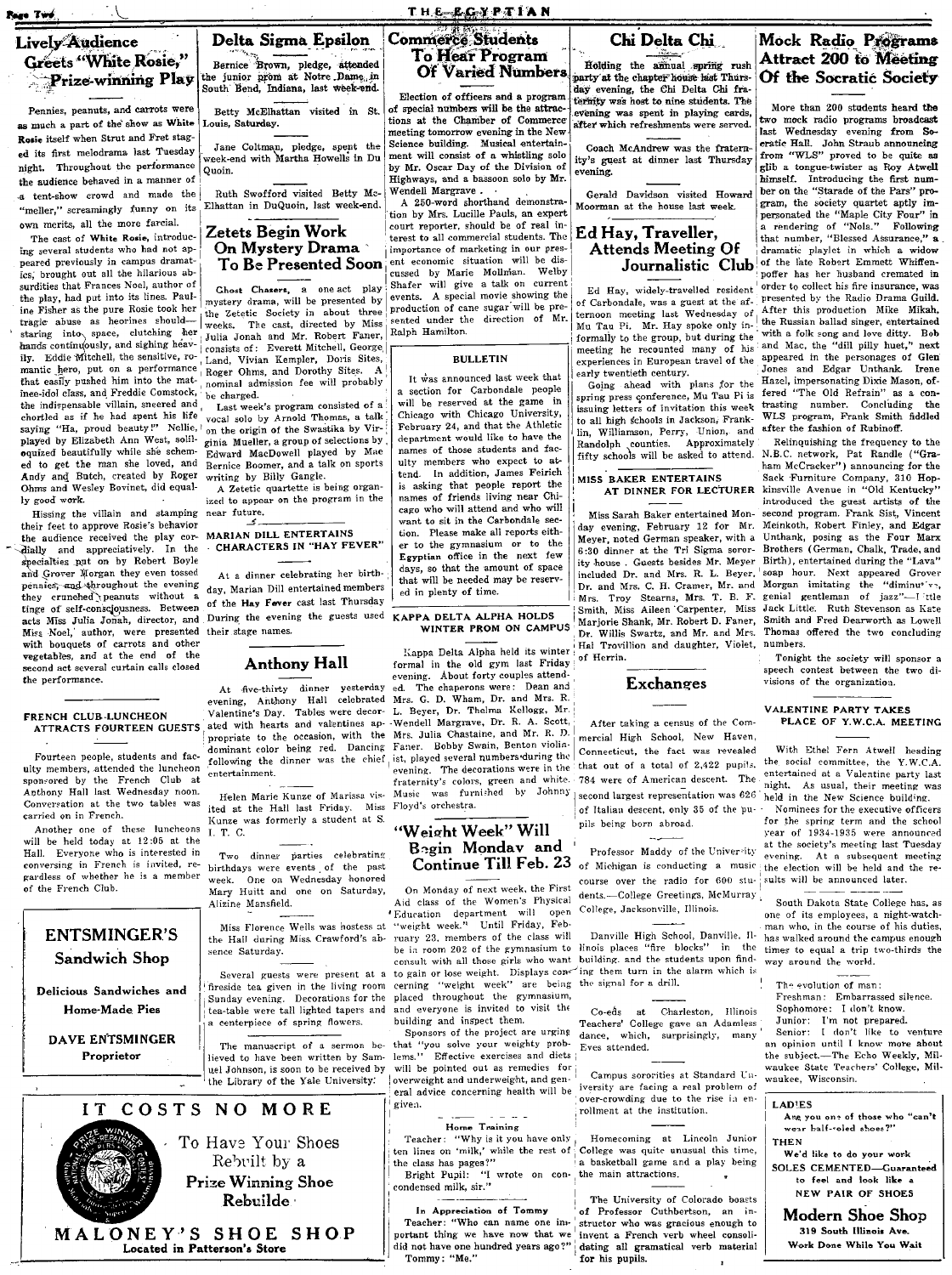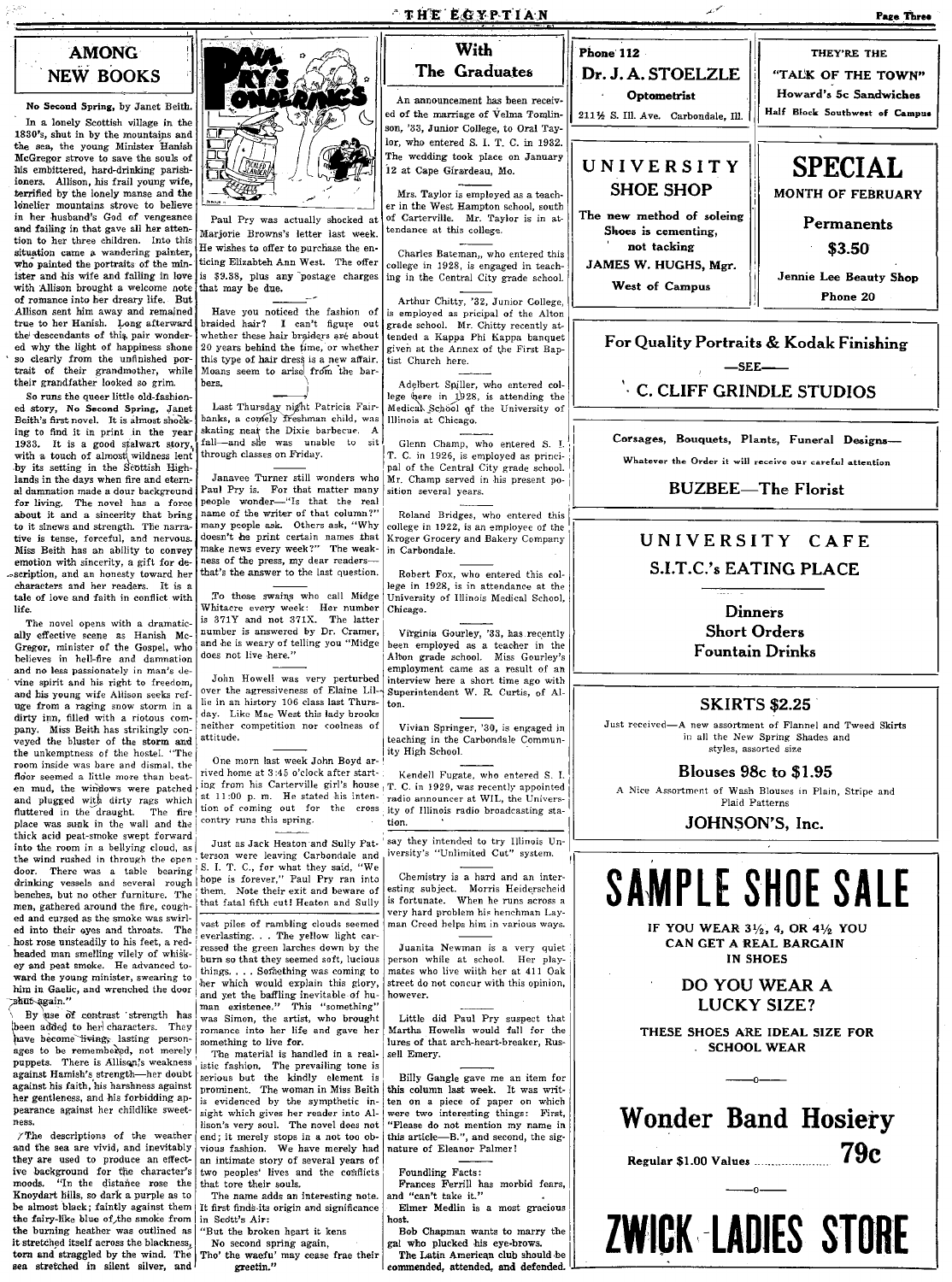Page Four



Charter Member Illinois College Press Association

Member of Columbia Scholastic Press Agsociation.

 $\hat{ }$  Entered as second class matter in the Carbondale Post Office under the Act of March 3, 1879.

THE STAFF

| Faculty Advisers  ESTHER M. POWER, DR. RICHARD L. BEYER                                |
|----------------------------------------------------------------------------------------|
| $r_{y, \text{ist}}$ measurement in the set of $r_{y, \text{ist}}$ ratio $r_{\text{c}}$ |

#### REPORTERS AND SPECIAL WRITERS

| Maurie Taylor | Margaret Hill, |                | Aubrey Land | - Wendell Otey |  |
|---------------|----------------|----------------|-------------|----------------|--|
|               | Eileen McNeill | Marjorie Brown |             | Elsie Faner    |  |

#### COMPETITORS

| Jesse Warren          | Betty Jones  | Robert Chapman | Loyal Compton     |  |  |
|-----------------------|--------------|----------------|-------------------|--|--|
| Eileen Brock          | Robert Boyle | Fred Comstock  | Winifred Calloway |  |  |
| <b>BUSINESS STAFF</b> |              |                |                   |  |  |

#### PRESENT YOUR COMPLAINTS

Early in September the Egyptian took a very crusading attitude in an endeavor to stir the student body sufficiently to vote for people with integrity and vision. The outcome of the Council elections seemed to indicate our preachment had not fallen on barren soil.

We are aware of the two instances this year when this Council acted with decision and celerity-once in an individual's interest, and once for mass interest, as in the case of student programs in chapel. However, when the activity of this body is weighed against its inactivity a disgusting balance is struck!

The Council itself is not altogether to blame. Your Council members are not psychic—they can't gaze into the crystal of student opinion and divine the best course of action to pursue. Instead of offering only a few murmurs and some whispered<br>protests, why not congeal these whispering campaigns and present your respective Council members a list of things you want done.

#### THE NEED OF A BROADCASTING STATION

What this college needs is a radio broadcasting station. Perhaps the idea is visionary, but it certainly is sensible in its foundations. In the first place, it would give S. I. T. C. a medium of advertising other than a six-page weekly. In the second place, it would eliminate having to pay a commercial station for the little publicity we can afford. In the third place, it would give campus scientists, particularly members of the Radio Club, an opportunity to develop their talents.

Above all, however, a radio broadcasting station would Since all, however, a radio broadcasting station would<br>give us the sporting chance of talking about our basketball<br>opponents, and predicting the outcome of the games. Think<br>what we missed last week by not being able to an

#### MUST WE HAVE RALLIES?

These pep metals and are without any point.<br>We can't figure out any value in "synthetic" enthusiasm. It isn't as if we all act blase at the games and sit chatting about what our landladies said when we got in last night. I as the rah-rah cheer leaders usually do.

We rise to every exciting situation in the games. Why  $\left|\right|$  "An examination of the University (the famous composer, has been dis-<br>do we need any coaching? Why should we yell our heads off parts of ay Latin verb. One pap



**THE EGYPTIAN** 

#### THE SPHINX KNOWS:

Miss Etheridge is going to enroll in Doc Lingle's Sunday School class for girls.

Speaking of Sunday School teachers, Dr. Swartz is one

Somebody ought to ask Dick Arnold how he gets white shoe polish on his shoulder.

And speaking of white shoes have you noticed the ones Russell Emery's girl, Ruth Choate, has been wearing? She says she doesn't think this is Florida, either. And speaking of Russell Emery, the reason Billy Gangle and Martha have split up this time is that Billy saw Martha on the Delta Sig porch with Russell. Such jeal- $\overline{\text{and}}$  ach!!

Freddy Comstock likes to look at a certain kind of picture book. Why Aileen McCue is studying harder these last few weeks.

That Irene Stokes has finally landed her little shaver.

That Lois Keller and Virginia Lee West are better washer-women than actors.

#### THE SPHINX WONDERS:

Why Carl Kotter and Eldred Welch called ten girls apiece last Friday night.

What are all these dots and dashes out on the bulletin board Is it a code message of some sort. or merely the advertising of somebody's typing?<br>
If Wendell Anderson knows

Jane Coltman's boy friend at Murphysboro.

What sort of an accident Bob Williams had last Sunday night. Who'll be the next mump vic-

tim. If Franks has found a girl to

take to the Chi Delt dance. He chapel hour.

Why Elizabeth Ann West door n't become a stenographer permanently. She cries so beautifully (?) and that's necessary skill, you know. Her typing isn't so good but what of it?

#### Sapient Advice to Silent Sufferers Dear Sphinx:

I'm anxious to meet some interestmight advise me?

I'm just a wee bit disappoint since I started to school here. love to meet some very special people

By the way, doesn't Jim Gray like women?

M. H.

Dear M. H.:

I don't mind your concealing your your sex, it is a little bit hard for me to advise you. The only thing I can tell from your letter is that you want possibly French since you are a "wee bit disappoint."

Yes, Jim Gray likes women all right, but Jim's a man with a purpose apartment in London—what pomp and he doesn't intend to "fritter they could make out his stay with a away his time." Dance with him, member of the royal family of Japan, though ,and you'll find that he doe. that as well as he plays basketball.

Call on me personally for further advice.

THE SPHINX.

An examination of the University

#### **Ed Hay Recounts Travel Experiences And Real Adventures**

#### **By JOHN STANSFIELD**

The way the gaunt old aristocrat rolled those Russian cigarettes in his longish fingers attracted my attention from the first.

He seemed to rise above the clattering enviornment of a student's boarding house from the first day. The dreams in his faded blue eyes must have transformed the greasy potatoes-and the cigarette aroma must have carried his thoughts back to Moscow, even when I thought he was nothing but a prudish old conservative, who hated loud laughter.

"Ed Hay is my name and I hear you play backgammon," he said to me after a lunch much worse than usual. No great amount of time was required to learn the old gentleman's efficiency as a backgammoner. Soon af-

ter the first throw he introduced me to a "continental slant" of moving, and before we had finished he had clearly demonstrated his insight into the game.

"Now take the Crown Prince of Germany—he is an excellent tennis player but backgammon bores him to death." Casual statements like this gradually revealed a glamorous past. There was no affectedness about the man-only that ease that bespeaks culture, poise, and wide experience.

Once I mentioned the gastronomic rigors the food subjected us to. He only smiled-ran his chalk-colored fingers through his wavy white hair and said, "It hardly compares with the cuisines of France, but one must adjust himself."

We tired of backgammon. I lit a corn-cob pipe and lay on the bed with one arm under my head while Hay tilted his chair onto its two back legs and began to unload his burdened and depressed mind.

Ed Hay had been a wealthy man. "To lose \$110,000 in one venture re-

quires more stamnia than I feel I have. was taking names and addresses in  $\left[$  have never worked a day in my life<br>the Cafe Wednesday morning at  $\left[-$ now it is too late." By such a statement one would think the old gentleman quite deep in despair, but he was so very versatile and shrewd that before I realized it he was philosophizing, "The warmth of my memories is very gratifying-I shall never see the Riveria again, but never shall I forget the days I once enjoyed there.'

 $\mathbf{L}$ coughed-complained of my throat, and Hay began the tragic ing people. Is it possible that you story of his brother's death from cancer of the tongue.

Ed Hay was not conscious of the I'd way he toved with the three rings on the small finger of his left hand. They were very interesting ringstwo diamonds and a blue sapphire. It was appropriate that the sapphire should be sandwiched between the<br>diamonds. Around the ring is woven<br>a story of adventure. It was a gift identity; but when you also conceal from the son of William II of Germany.

Should a Turgenev or a Tolstoi talk to Ed Hay, a new novel of tragic eauty would be born. What power they would take from Mr. Hay's description of seeing the 19th century pass into eternity from his little apartment in London-what pomp and what wistfulness out of his foreed discussion with a puny college newspaperman.

"Professor Albert Mendelssohn Berthoedy, grandson of Mendelssohn, the famous composer, has been

#### Chapel Notes

The orchestra in last week's program once more spanned a gap of one hundred years by presenting compositions from Beethoven to Hadley, classic to modern, sonata to impressionistic suite. Beethoven's contribution was the "Egmont" Overture, the initial selection of incidental music which he wrote to Goethe's drama of the same name. A slow introduction is succeeded by a rapid Allegro which sounds the main theme in no uncertain terms; close upon its heels follows the second theme, in different rhythm, but no less impressive. After a jumbling and development of these themes, we hear them once fourth higher. A brilliant coda, jubilant and exulting as of the triumph of a victorious army, brings the composition to a close.

Tsckaikowsky is next in line, represented by two delicate shades of<br>romanticism, "March," and "Sweet Dreams," both ethereal and elf-like; the former the brisk step of the tin soldier, the latter the soft ecstacies of slumber. Hadley presents the modern view, but he goes into the past to do it, capturing all the grace and charm of the old world in his<br>"French" and "Spanish" silhouettes.

The stirring strain of "Tripoli Temple" were heard as the band opened their Tuesday program, which<br>continued with Saint Saen's prelude to "The Deluge." Beginning with an impressive fugal passage, comparable to those of Bach, this composition goes on to portray the majesty of the creation of the world and retains this solemn air throughout. Sousa spelled finis with his "Semper Fidelis."

#### **Faculty News**

The presence of Eggert Meyer, the A.A.U.W. German lecturer, on the campus last week-end gave rise to several social gatherings. Mr. Meyer arrived Saturday in time to have lunch with a group of the faculty.  $O_n$ Sunday, Vera Louise Peacock, and her mother; Miss Aileen Carpenter, and Mrs. Katherine Fox Allan drove Mr. Meyer to Wickcliff, Kentucky where they visited the buried city. Mr. Meyer wanted to see as much of this part of the country as possible because he will probably not travel much farther west or south during his stay in the United States.

Miss Julia Jonah judged the high chool debate at Sparta Monday night. The school is engaged in a series of such debates. Mr. Charles Neely of<br>the Carterville High School faculty judged the debate last Monday evening.

Miss Julia Jonah spent the week nd in St. Louis with her parents.

The study group of the A.A.U.W. on International Relationships met last week at the home of Mrs. C. W. Blakey. Mrs. Blakey spoke on England.

Mrs. Julia Chastaine is to be the honored guest at a reception given for her at Anthony Hall this evening by Miss Julia Jonah.

At a seven o'clock dinner Friday evening, Mr. and Mrs. David McIntosh entertained in honor of Mrs. Julia Chastaine and Dr. R. A. Scott. Other guests included Miss Julia Jonah, Miss Madeleine Smith, Dr. Thelman, Husbandcrome Small, Dr. Frier-<br>ma Kellogg, Mr. Wendell Margrave,<br>Mr. Charles Neely, and Mr. Robert Faner.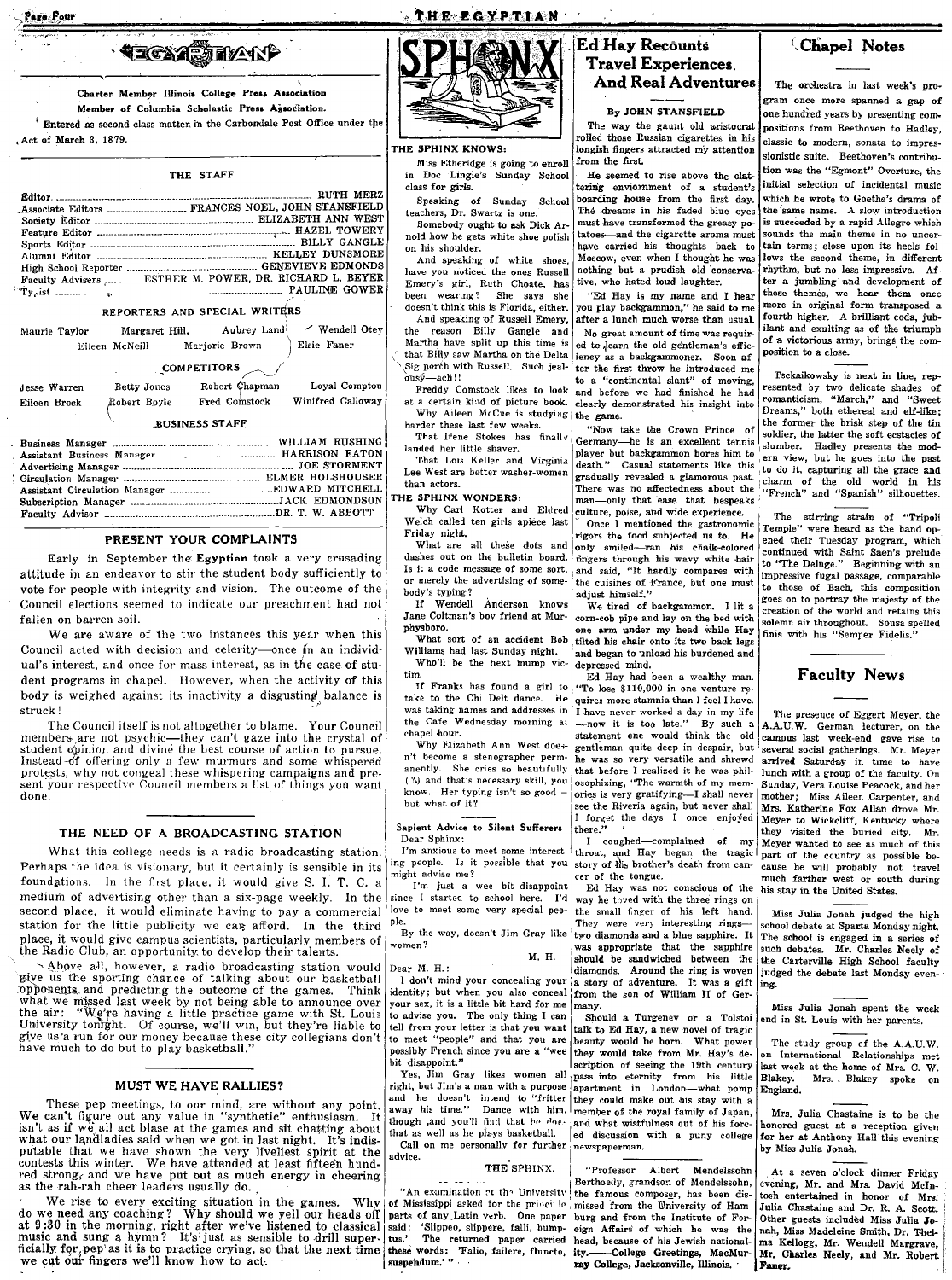#### *SALE THE ECTPILAN*



Over Alumni Team

Pct

667

667

 $.222$ 

Av.

196

Robots

**ST. VIATOR TAKES** 

**HEAVY DEFEAT IN** 

**GAME PLAYED HERE** 

VICTORY FOR

**MAROONS** 

to the seven garnered by the Viator

the lead 3-2. Krauklis and Burke

added a free throw each, and Davis-

on's charity toss put the two teams

The Teachers started pulling tricks

out of the bag. Davison sunk an-

other long shot, Holder tallied two

baskets, and Herb Bricker added a

field bucket to place the Macmen far

out in front 12-4. The two aggrega-

tions, after Emery had been replaced

by Franks for S. I. T. C., and West-

ray had left the game for Viator,

played a slow game. Halftime found

the Teachers enjoying an 18-13 lead

The Marcons could not be stopped

in the second half. They were play-

ing basketball like demons. Bricker

was tallying two-pointers right and

left. Holder dribbled everywhere and

made some eleven points in the last.

half. Davison, playing his usual ex-<br>cellent floor game paused long

Five minutes after the second

period had started, the Maroons had

doubled the score on the St. Viator

aggregation 30-15. Taking full com-

mand of the game, the Southerners

five with an avalanche of baskets.

. . . . . . . . . . 6

 $-1$ 

 $\Omega$ . . . . . . . . . . . . . .

 $\blacksquare$ 

19  $11$ 49  $11$ 

St. Viator

 $\circ$ 

 $\overline{2}$  $\mathcal{P}$ 

 $\mathbf{a}$  $\theta$  $\Omega$ 

 $\overline{2}$ 

 $\theta$ 

. . . . . . . .

Young, (Illinois Wesleyan)

Taylor, (Illinois College)

Smith, (Illinois Normal)

 $\theta$ 

 $\theta$  $\theta$ 

 $\epsilon$ 20

Carbondale

FG FT

 $16$  $\boldsymbol{A}$ 

-7

13

 $\boldsymbol{\hat{3}}$ 

 $\theta$ 

 $\overline{5}$  $\overline{2}$ 

 $\epsilon$ 

 $\boldsymbol{\kappa}$ 

1

enough to count another long shot.

in  $a$  4-4 deadlock.

over the staters.

Holder, F.

Lawson, F.

Hall, C.

Davison,  $F$  ...........3

Bricker, (c) C......6

Gray, G.  $\ldots$  2

Westray, (c)  $\vec{F}$ . ...0

Betourne, C. .......1

Gibbons, G. ..........0

Rogers, G. ........

Smith, F. ..........

Burke, F.

Drassler, F.

Krauklis, G

Viator 13.

Officials:

Emery,  $G$ .

#### **THE SPOTLIGHT**  $B_y$ <br>BILLY GANGLE '

The Carbondale Teachers are now in a tie for the first place position in the Little Nineteen conference race with Illinois Wesleyan. The Maccomb Teachers lost a hard fought contest to the DeKalb quintet last Friday night and were dropped from the lead. Wesleyan again triumphed over Old Normal and moved into a tie with the Southerners.

If there is a person on the campus who does not know that Eureka nosed out Illinois Wesleyan, I will tell him. The Eureka Red Devils dropped the Illinois Wesleyan quintet from first place in the conference when they pinned a 33-27 defeat on the Bloomington lads Tuesday. February 6. (Eureka, it's happened).

Some more news that everyone probably knows. The winner of the .<br>Little Nineteen conference will play the University of Pittsburg in Atlanta, Georgia soon after the first of March. Pittsburgh is considered one 195 of the best teams in the United States.

185 Lynn Holder raised his average in 178 the conference scoring race last<br>Thursday night when he scored some 173 164 16 points in the Eureka contest. He 161 151 has a total of 54 points and with the 8:10: Shanty Shooters vs K. D. A.; 16 he garnered, he raised his average 149 to 10 per game. 147

As all of the Carbondale rooters know, the next two weeks tell the tale as far as the Southerners are con-Meeting Old Normal and cerned. Illinois College this week, the Marcons will engage Charleston and probably DeKalb next week. Illinois College scores about 50 points per game when they are on their own floor. Charleston is a hard team to beat anywhere, but on their own floor, they are death to conference contenders.

watch. They play a total of two conference games this season, and both contests are with the same team. boys from Chicago are after that title

The Teachers played at Cape Girardeau last night, but the student body will have to wait until next week before they will get the returns of the game from this paper.

lar guard, has moved to forward. The den high star, Coach Charlie Lantz' Charleston Teachers' team, is making its presence felt in the Little 19 race. Wilbia Jester, freshman center from Tower Hill, injured for two weeks, is expected to return to battle this week. Coach Lantz has had hard luck with and Isadore Leiken of Minonk, his his centers this year. First his regother forward, to cause any pair of ular from last year, Jake Volc was injured in the opening conference game of the season with St. Viator Coach Robert Smiley at Monmouth and has been unable to play since. experimenting with two sopho- The injury to Jester forced the mak-

The loss of Capt. Tom Short, forward from Payson, has been a severe

On Thursday, DeKalb Teacher meets St. Viator and North Central plays at Elmhurst. Joe Clark, a sophomore from Waukegan, is a new addition to the DeKalb forces. Coach Chick Evans may shift his heavy- Mitchell. Both starred in high school scoring forward, Ben Westlake, to a guard post, during the rest of the Leonard Skoglund., junior, season. has held down one of the defensive a tic standings at S. I. T. C. Mike post. Sizing up a situation before berths in fine style, but Evans has not been satisfied with the occupants of the other guard post.

On Friday, Carbondale Teachers and State Normal engage in the only (Continued on Page 6)

#### Morgan's Monkeys Or Eta Bita Pi Will **Head National Leagu**

A game tomorrow night between Morgan's Monkeys and Eta Bita Pi will decide the leadership in the National league of the basketball intramurals. Both of the teams are at present undefeated.

The entire schedule for the week is as follows:

#### Wednesday

boys' gym.

American League playing in the girl's gym.

6:10: "904" vs. Road Hogs; Comedians vs. Keen Kutters.

6:50: Faculty vs. "810"; Chi Delta Chi vs. Bisons.

7:30: Shanty Shooters vs. Goobers;<br>Morgan's Monkeys vs. Irish.

8:10: Wet City Ramblers vs. Ham-

mers; Thugs vs. Blackbirds Thursday

American League playing in the boys' gym. National League playing in the

girls' gym.

6:10: Hammers vs. "904"; Blackbirds vs. Comedians.

6:50: Wet City Ramblers vs. Road Hogs; Thugs vs Keen Kutters.<br>7:30: Faculty vs. Flying Gobblers;

Chi Delta Chi vs. Y. M. C. A. Morgan's Monkeys vs. Eta Beta

#### Kappa Phi Kappa Make Plans For **Invitational Dance**

Pi.

Pledges, actives, and alumni of Kappa Phi Kappa will attend the invitational dinner dance at which that fraternity will entertain Saturday night. Several men will be pledged on the afternoon of February 17, and one-two in the conference scoring as a celebration a banquet and dance will follow.

According to plans arranged by the committee which Herbert Bricker and Richard Hampleman make up, dinner will be served at the Baptist Church of Carbondale. The dance and card party will be given on the campus, probably in the new gymnasium. Oral Harris' orchestra has been engaged to provide the music. Chaperons will include members of the faculty who are also members of Kappa Phi Kappa.

Frankfort, respectively.

Mike and Oran are juniors in schol-

during his college career while "Mitch" crashed into the lettermen's

club after the 1932-33 season.

## **MAROONS TO PLAY ILL. COLLEGE AND NORMAL THIS WEEK**

Page Five

#### S. I. T. C. HAS POSSIBILITY OF TAKING FIRST PLACE IN CONFERENCE

Rejoicing over Eureka's recent victory over the Conference leading Illinois Wesleyan quintet, the Maroons will invade the territory of Normal National League playing in the and Illinois College, Friday and Saturday, anticipating two more conquests to add to their conference victories. The Teachers will be gunning for first place in this week's play.

The Carbondale Teachers can go into first place if Macomb and Weslevan drop their coming contest and if the Southerners triumph over the two strong central Illinois aggregations. Although meeting two of the strongest teams in the conference, the Maroons may be the favorites because of their recent triumphs over St. Louis University and St. Viator.

Coach Cogdal of the Normal Red Birds will present a player who was rated as the best forward in the confaced as the boost as made in the conwill pilot the Red Birds when they engage Carbondale Friday afternoon. Pim can drop the ball through the bucket from any angle of the floor<br>and with either hand. He has proven<br>to be the mainstay of Cogdal's attack.

Playing with Goff are four capable ball players, D. Adams, Fitzgerald, Jacquat, and H. Adams. D. Adams teams up with Pim at the forward nost. and with Fitzgerald at center, this trio has been doing well in conference play. Jacquat and H. Adams form the backbone of the defence.<br>However, H. Adams leaves his guard position long enough to go down the floor and drop in three or four baskets a game.

The Illinois College aggregation presents two lads who are running race. Lasiter, giant center, holds the position at the top of the scoring ladder, while Captain Winn, guard, 's right on his heels. When this Jacksonville combination played in Carbondale, this duo rang up 20 of their team's 26 points.

Although the boys from Jacksonville are not at the top of the conference scramble they are a dangerous combination. A Van Meter coached team has to be watched, and with two scoring aces such as Lasiter<br>and Winn, the Southerners must be careful.

#### LENICH AND MITCHELL

Two hard fighting lettermen who gation. Lenich is a good, reliable are always in readiness to enter any forward who can be inserted at any contest are Mike Lenich and Oran position if necessary. He has seen considerable action in the games thus competition at Hurst-Bush and West far this season.

Mitchell is a fast, driving guard who is working hard for a first string has garnered two basketball awards plunging into it, he is a good defensive and offensive man.

Watch for these two men in coming club after the 1932-33 season.<br>The two basketball aspirants have they will be the party of the worked at any position on the aggree up. UNIVERSITY From

**Heavy Schedule For Conference Teams** 

heaviest schedule of the year, twentythree games, faces the Little Nineteen conference this week. Seventeen batt'es between the various schools of the league and seven of non-conferin a nature are on tap. Only Shurtleff and Lake Forest of the twenty." "e college now enrolled in the Lit- $\cdot$  19 will not meet conference foes. Tourteen of the schools will play at least two league contests during the will

Leo Johnson's Millikin cage team has a changed front now that the second semester has opened. Archie Van Ausdal, former Taylorville high school star, who was eneligible the first semester, has stepped into a guard post and Walt Spillman, regu-

ive as well as defensive strength. Eureka has been strengthened also. Maurice Elder of Decatur, regular forward last year, is again eligible.<br>Coach Ralph McKinzie expects Elder

trouble.

 $\mathbf{a}$  $is$ from Mt. Vernon. Both are consid-

 $\overline{2}$  $\theta$ hehind.

Coaches Lewis Omer and Herb  $\overline{4}$  $\boldsymbol{4}$  $\mathbf{1}$ 18 pivot man, John Purdum from Glenn Score at Half-Carbondale 18, St. ward, as the stars of the Lutheran

Paced by Rolla Rand, former Cow-

Standing of the Teams EIGHTH CONSECUTIVE Won Lost ...... 6 **Robots**  $\mathbf{A}$ Alumni 4  $\overline{2}$ Cats ... The Carbondale Teachers submerg- $\overline{2}$ Schedule for this week: ed the St. Viator five by a 49-20 versus Alumni. score last Thursday night on the local floor and won their eighth consecu-

In the matches in the College Bowltive victory. Trouncing their sixth ing League last week, the Cramer conference foe, the Maroons continu-Cats were able, by a twenty-four pin ed their bid for the conference title. margin, to win the third game from Playing on even terms, during the the Robots and to keep the honors for first half of the contest, the Southernfirst place dividved between the Alers managed to hold an 18-13 advantumni and Robots. Had the Robots age at the half. Hitting their stride swent the series they would have held in the second half, the Maroons startundisputed possession of the League ed potting baskets from all angles of leadership. the floor, and tallied some 31 points

John Wright led the Robots'in their we are seven garacter by the viator two-game victory by howling 564 pins<br>
from Holder collected 16 points for the match. Dri Cramer gained<br>
to gain the searing honors for the high individual bowfing honors<br>
to gain the se evening. He was closely followed by for his group.

Individual averages of bowlers are:

| Captain Herbert Bricker who gather-                    | Individual averages of bowlers |
|--------------------------------------------------------|--------------------------------|
|                                                        | Games                          |
|                                                        |                                |
| After a few minutes of hard fight- Zehr (Alumni) 3     |                                |
|                                                        |                                |
| James Gray broke the ice when he Wright (Robots) 7     |                                |
|                                                        |                                |
|                                                        |                                |
|                                                        |                                |
| Viator. Ralph Davison then register- Foley (Alumni)  3 |                                |
|                                                        |                                |
| of the floor to place Carbondale in Abbott (Robots)  9 |                                |
|                                                        |                                |

## This Week Brings.

Bloomington, Ill., Feb. 14.-The

nek, while Macomb Teachers meet three conference opponents.

shift has given Millikin added offens-

dropped in shots from any position on the floor and buried the visitor PTS FLS  $\mathbf{a}$  $\mathbf{a}$ guards in the Little 19 considerable  $\theta$ 

mores, Edward Barron, guard from ing over into center of Gilbert, a reg-Canton and Lloyd Mantle, forward ular guard. ered experienced enough for Little 19 warfare. Jack Ozburn, center from blow to Coach Ray Hanson at Ma-Murphysboro, still paces the Scot<sup>1</sup>comb Teachers.<br>team, while Bobby Woll, diminutive ' On Thursda

lad from Murphysboro and Jack Nuding, guard from Du Quoin are close

Wagner apparently have uncovered a new star for Carthage college, Ernest Hansen, center from Lake Geneva, Wis. He has displaced the regular Ellyn, and ranks with Co-Captain Carl Morrison, forward and Harry Smith, guard, and Eddie Markel, for-

squad.

# Lake Forest is another team to